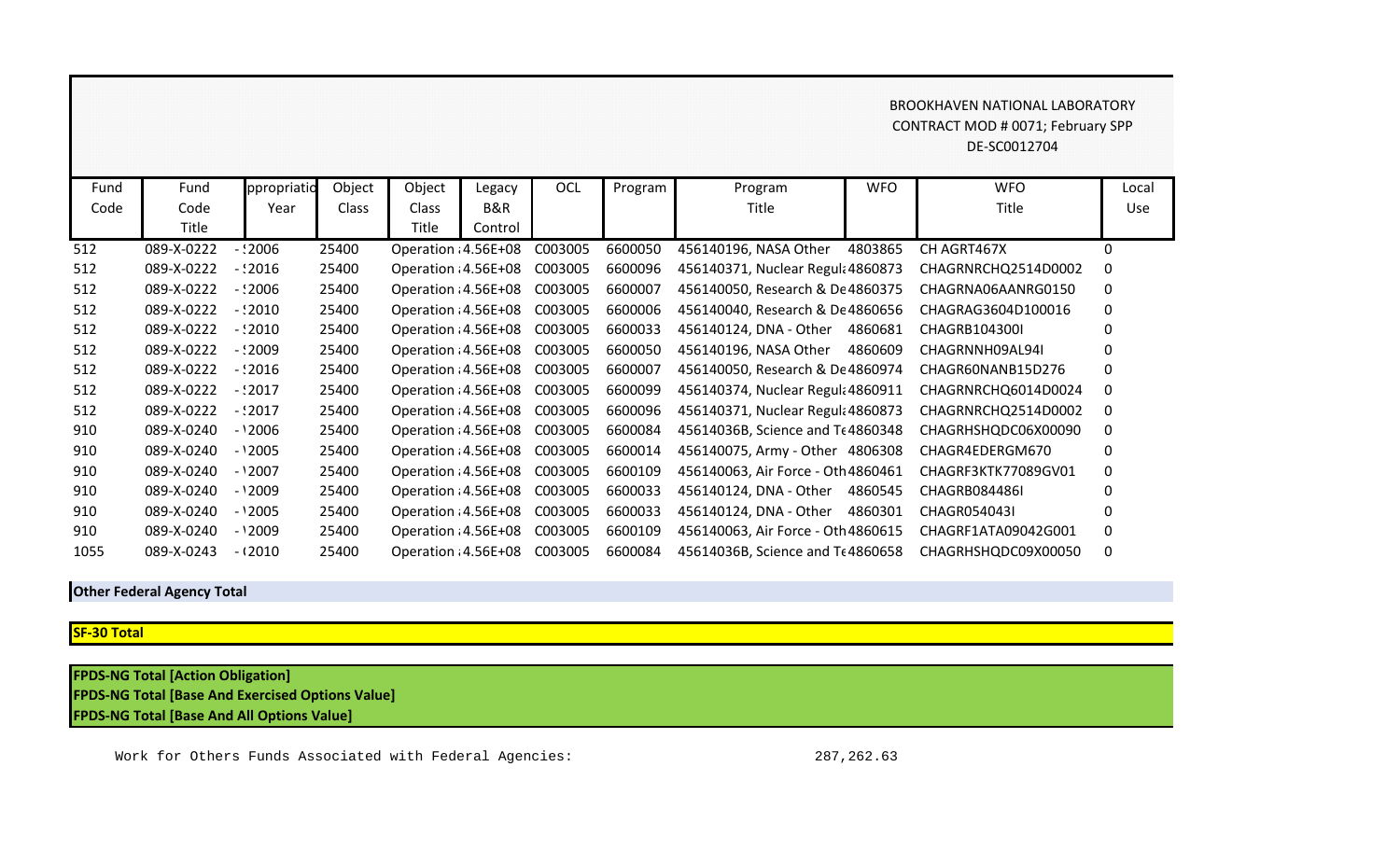| 3,890,556.08 | Total DOE Funds:              |
|--------------|-------------------------------|
| 347,536.80   | Total Non-Appropriated Funds: |
| 4,525,355.51 | Grand Total:                  |